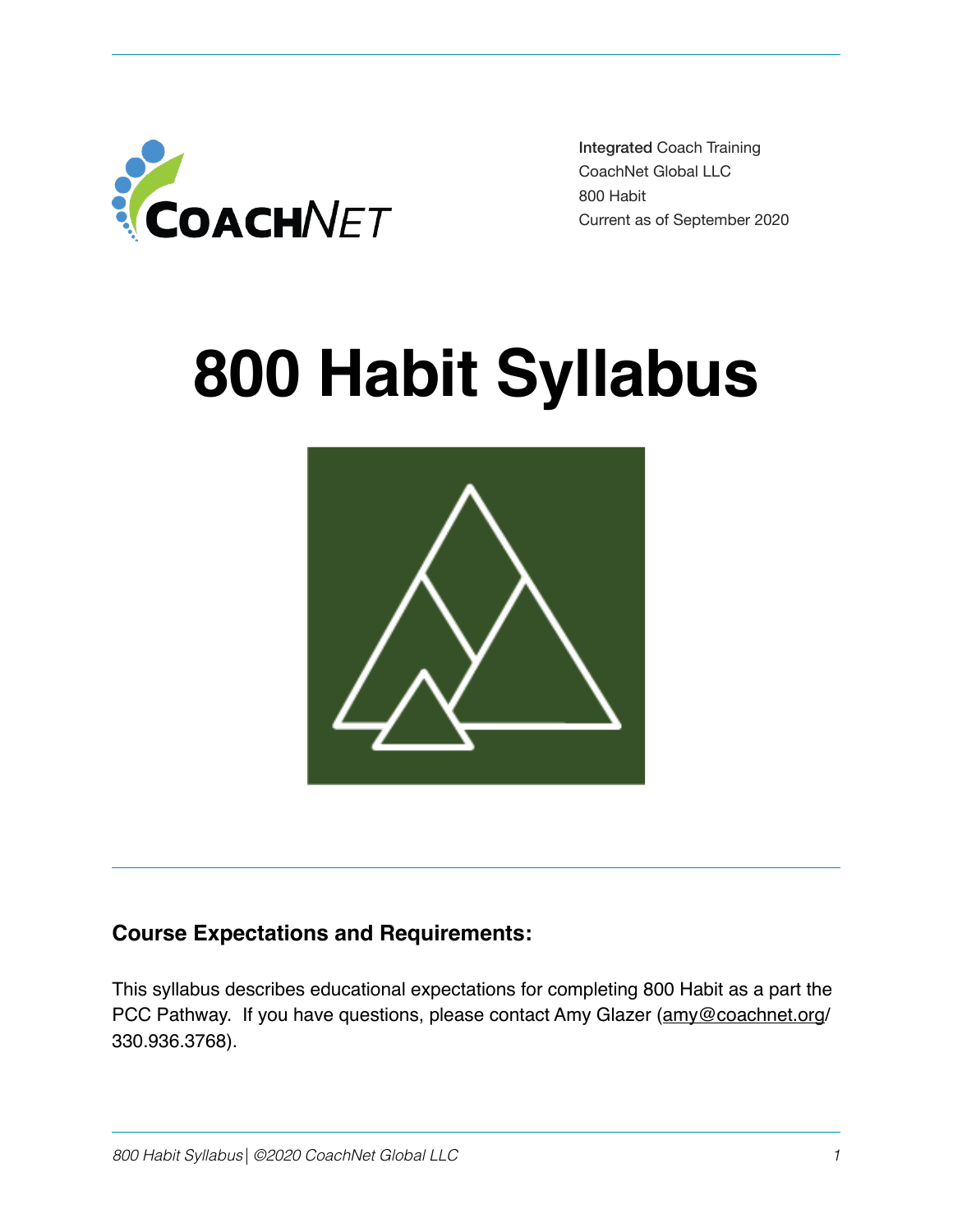## **Basic Information:**

- 800 Habit
- Online

## **800 Habit is 20 Coach Specific Training Hours**:

- 8 x 120 minute class sessions (online)
- 1 x 120 minute phone-based, recorded triad (reviewed by Instructor)
- 6 writing assignments (submitted for review)
- CoachNet uses a system called Zoom Meeting for our online training. You can access it through the Zoom Meeting app, or through your browser. You can acquire the link through [www.coachnet.org](http://www.coachnet.org) located in My Courses.

## **Instructor**

# **John Mocko, PCC**

[john@coachnet.org](mailto:john@coachnet.org) 336.596.4517

# **Contacting the CoachNet Team:**

# **Amy Glazer, PCC**

Student Connection Team Lead [amy@coachnet.org](mailto:amy@coachnet.org) 330.936.3768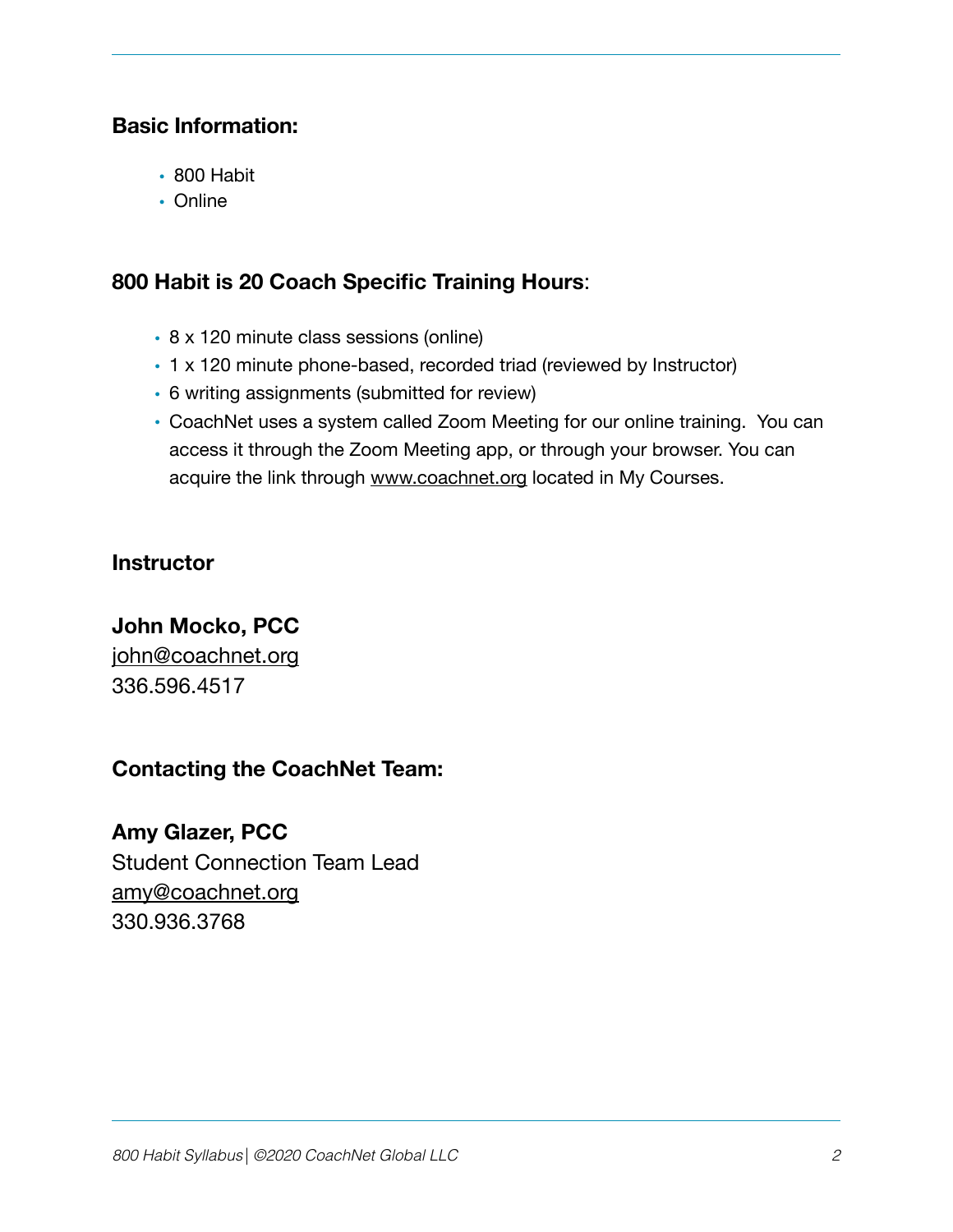## **Website Description:**

Coaches are fully committed to the success, growth and effectiveness of their clients. Most coach training focuses on what happens during the actual coaching conversation, but masterful coaching starts long before the conversation begins.

In this 20 hour training, you'll look at a lifestyle of coaching and develop repeatable behavior patterns that move your coaching toward mastery. How can you leverage what you do first thing in the morning to make your coaching more effective in the afternoon? That's what 800 Habit is designed to accomplish.

800 Habit also includes 4 triads for practice coaching and written feedback from your instructor.

Prerequisites: To take 800 Habit, you must have at least 50 hours of coaching experience and 30 or more hours of coach specific training.

**Prerequisites:** To take course at the 500 level or above, you should meet the following pre-requisites:

- Complete 60 or more hours of coach training
- This course is designed for the credentialed coach.
- Have 60 or more hours of coaching experience
- Training Language: English

#### **800 Habit is 20 hours of coach specific training.**

- • 20 Hours, delivered fully online; 8 weeks of sessions, 2 hours in each online session.
- Wednesdays or Thursdays from Noon-2pm, 4-6pm or 7-9pm EST.
- Emphasis on understanding the full scope of a coaching relationship.
- • Receive feedback on recorded coaching conversations from experienced coaches to learn what to do (and sometimes what NOT to do).
- Practice coaching triads in live sessions 4 and 8 plus one final triad after session 8 that is recorded and reviewed by a CoachNet Trainer. You will also complete writing assignments in between sessions.
- Optional final coaching conversation with a CoachNet trainer to receive personal and specific feedback on your coaching.
- All 8 ICF Core Coaching Competencies are covered.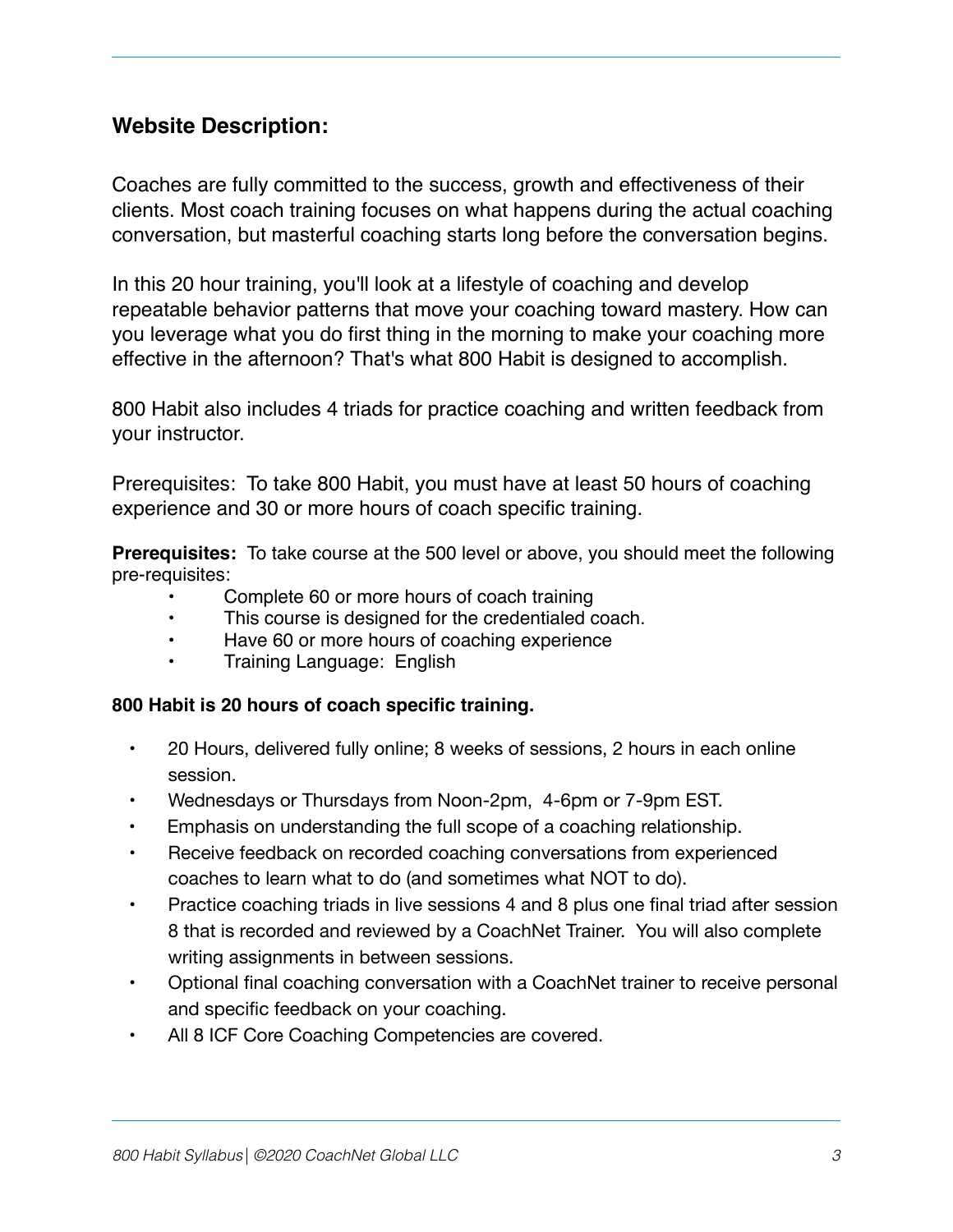# **Course Objectives:**

The objectives for this course are:

- Develop new habits to raise your effectiveness.
- Break the complexity of coaching into simple pieces.
- Understand and apply PCC-level skills to your coaching.
- Coach at the PCC Level (with written feedback)!
- Be assessed using the PCC Markers.

You will develop a short list of habits (1-5) that will make your coaching more effective.

## **Required Student Resources:**

To successfully complete 800 Habit you will need:

- A reliable internet connection
- A reliable telephone
- A copy of the 800 Habit Participant's Session Guides
- An email address
- Word processing software to submit final assignments in Microsoft Word format

# **Course Schedule/Outline/Calendar of Events:**

Your 800 Habit will follow the following formats online training for eight 2 hour sessions.

- Sessions 1-3 & 5-7 are live interactive learning
- Sessions 4 & 8 are a live practice triad exercise where you'll coach and be coached. You'll also receive feedback from the instructor and your peers

800 Habit also includes follow up triad and writing work, which is due 30 days after the last class. 800 Habit begins online 3-4 times per year. The Final Triad is recorded and evaluated by the CoachNet Team according to standards from the International Coach Federation as if you were submitting it with a credential application. The PCC Makers are the ICF standard for this evaluation.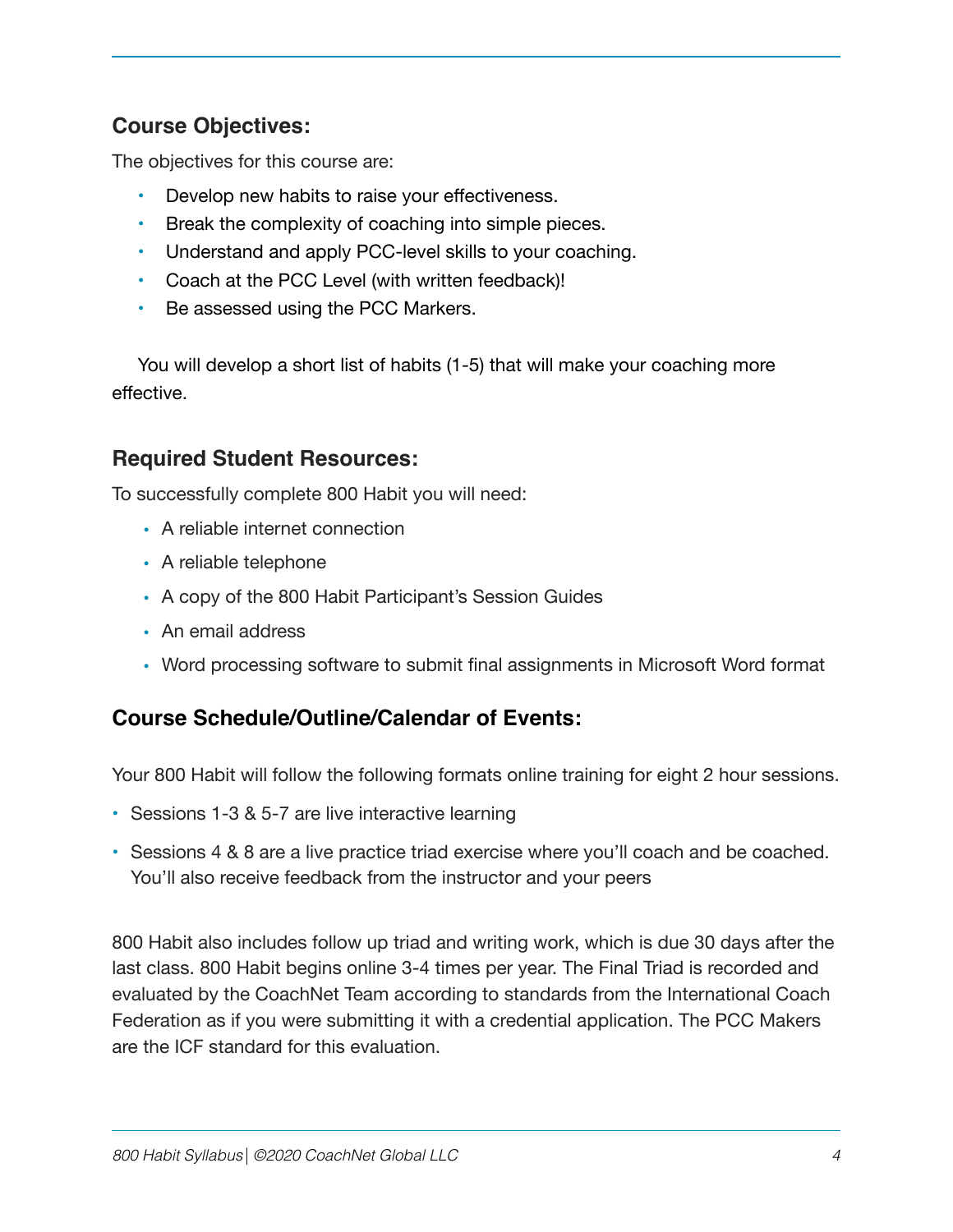## *800 Habit Course Outline:*

| <b>Session</b>                          | Pre-Work                                                                             | <b>Class Focus</b>                             | <b>Follow Up Assignment</b>                      |
|-----------------------------------------|--------------------------------------------------------------------------------------|------------------------------------------------|--------------------------------------------------|
| $\mathbf{1}$                            | Google "coaching<br>demonstration".<br>Watch what you find.<br>Bring notes to class. | <b>Why Coaching Habits</b><br>Matter           | Optional journal<br>assignment.                  |
| $\overline{2}$                          |                                                                                      | Questioning &<br><b>Listening Habits</b>       | Journal Assignment<br>$(15-45$ Minutes)          |
| 3                                       |                                                                                      | <b>Session Preparation</b><br><b>Habits</b>    | Journal Assignment<br>$(15-45$ Minutes)          |
| $\overline{4}$                          |                                                                                      | Live Triad #1                                  | No Assignment! Go<br>over your feedback.         |
| 5                                       |                                                                                      | <b>Coaching Agreement</b><br><b>Habits</b>     | Journal Assignment<br>$(15-45$ Minutes)          |
| 6                                       |                                                                                      | <b>Note Taking Habits</b>                      | Journal Assignment<br>$(15-45$ Minutes)          |
| $\overline{7}$                          |                                                                                      | Planning/Feedback/<br><b>Evaluation Habits</b> | Journal Assignment<br>$(15-45$ Minutes)          |
| 8                                       | Prepare your<br>questions about<br>coaching.                                         | Live Triad #2                                  | Prepare for Final<br>Triad!                      |
| 30 Days after Session<br>8              |                                                                                      | <b>Complete Writing</b><br>Assignments         | Email to your<br>instructor when<br>you're done. |
| 30 Days after Session<br>8              |                                                                                      | Grace period to<br>complete Triads ends.       |                                                  |
| 30-60 Days after<br>Session 8           |                                                                                      | Portfolio & Triad<br>Review                    |                                                  |
| A maximum of 60<br>Days after Session 8 |                                                                                      | Feedback &<br>Certificate issued.              |                                                  |

All assignments must be emailed to the Instructor within 30 days of session 8.